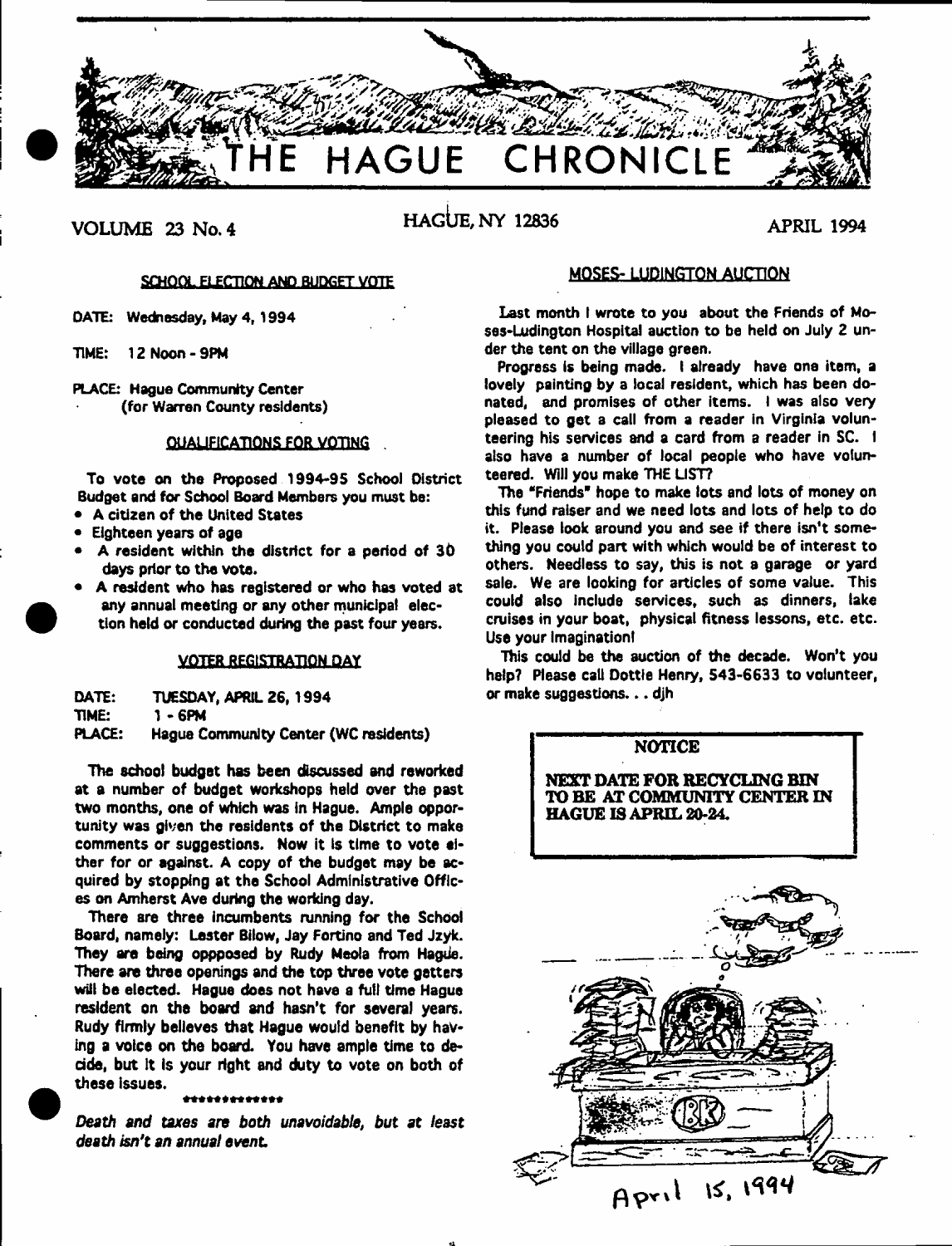#### CUB SCOUT PACK 21 NEWS

Thanks to all who participated in our Bowl-a-Tree fund raiser. The trees should be here by Arbor Day, and we hope Mother Nature cooperates for planting purposes. Remember, if you need help putting them in the ground, ask a Scout!

Please excuse last month's error in the Pinewood Derby standings. Tyler Wells was our gold medal winner and Ryan Lawrence took the silver. It was a close one!

Den #4 Webelos are racking up a few activity pins. John Costello has earned Fitness, Artist and Communicator, along with a skiing and basketball belt loop. Peter Mack was awarded Artist and Communicator and received a belt loop for basketball. Luke Frasier earned his Communicator pin. Good work, fellas! John and Pete have been doing a little gardening - we'll see what comes up!

Thanks for the bottles and cans.. .kc

#### HAGUE VOLUNTEER FIRE DEPARTMENT

Fire Chief David Hoffay has announced that officers of the Fire Department have been taking training courses in: Incident of Command, Fire Behavior, and Fire Awareness.

During March there were six fire calls resulting ih 336 man hours.

Niagara Mohawk held a seminar at the Ticonderoga Firehouse for area fire companies on Safety of Firefighters.

Ambulance Captain Lu Megow reported that Ambulance 740 had 10 runs for a total of 376 miles, and Ambulance 741 had 4 runs with a total of 440 miles. These runs resulted in 11 6 man hours for the month of March.

Six members of the Emergency Squad are in various stages of training and recertification for EMT's. . . ea

#### **RUMMAGE. SALE \***

\*

**t**

i

No dates have been set for the May rummage sale, blit now is a good time, white spring housecleaning and renovating to decide what your household can do without and make a possible donation to the sale, which benefits the Fire Department. The ladies who work the rummage sales are making a special plea thdt items of clothing are clean and in good repair, and that all appliances be in working order. It costs the Fire Department just as much to dump trash as it does anyone else, and the price of trash bags bites into the slender profits of the rummage sales, so we are asking everyone to cooperate.

Times for collection and the dates of the sale will be announced in the May issue of The Hague Chronicle.

*All that I am or hope to be I owe to my angel mother.*

## HAGUE HISTORICAL SOCIETY

FRIDAY, APRIL 15 is our joint meeting with the Ticonderoga Historical Society at the Hague Community Center. The Hague Society will be. the host and the Ticonderoga Society will supply the program titled "Hints to Beginners in Genealogy: Getting Over the Humps" John Austin of Glens Falls will be the speaker.

A social hour, starting at 7:30PM\* will precede the meeting which will begin at 8PM. The public is cordially invited.

Our March meeting consisted of our members relating memorable events or persons in their lives. As in the past, this "Gleaning of Memory" was a huge success and brought to light many a character or event that occurred locally as well as in more distant parts.

Our May meeting is scheduled for Thursday, May 19. Dottie Henry will present a program on the life and accomplishments of Joseph Henry (no relation) first secretary of the Smithsonian Institute in Washington, DC and discoverer of the electromagnet. A copy of the socalled Yale magnet (named because he sent it to a professor at Yale) is housed in the Penfield Museum at tronville. '

Our meetings usually occur on the third Thursday of each month and will be announced in that month's Hague Chronicle. Catch up'with the times with the Hague Historical Society.

# SQUARE DANCING

Unfortunately, the line dancing class has been discontinued due to lack of interest. Not lack on the part of those who attended, but there just weren't enough to make it worth the instructors' time.

However, Square Dancing is alive and welt and the ^ next one will be held in the Community Center on May 18 at 7:30PM. Stan and Cathie Burdick are the instructors. Now that spring has sprung (I think), why don't you come on down and have fun with the rest of us?

### **WARREN COUNTY COUNCIL OF SENIOR CITIZENS**

May is Senior Citizen Month. On May 19, our own Ethel Andrus will be honored at a luncheon at the Ramada Inn in Lake George as the Warren County Senior Citizen of the Year.. Hague is very proud of this honor. This, is the third senior from Hague who has been thus honored and that should be a record! We would like to have a large delegation go to the luncheon to honor Ethel. Reservations must be in by April 28. No refunds after May 10. Lunch will consisfof either beef or chicken and is priced at \$9.00, including tax and tips. Please call the Community Center before April 28 to make your reservation. Your check should be made payable to Ethel Andrus and mailed to her at PO Box 2551 Silver Bay, NY 12874-0551.

4/94

**a**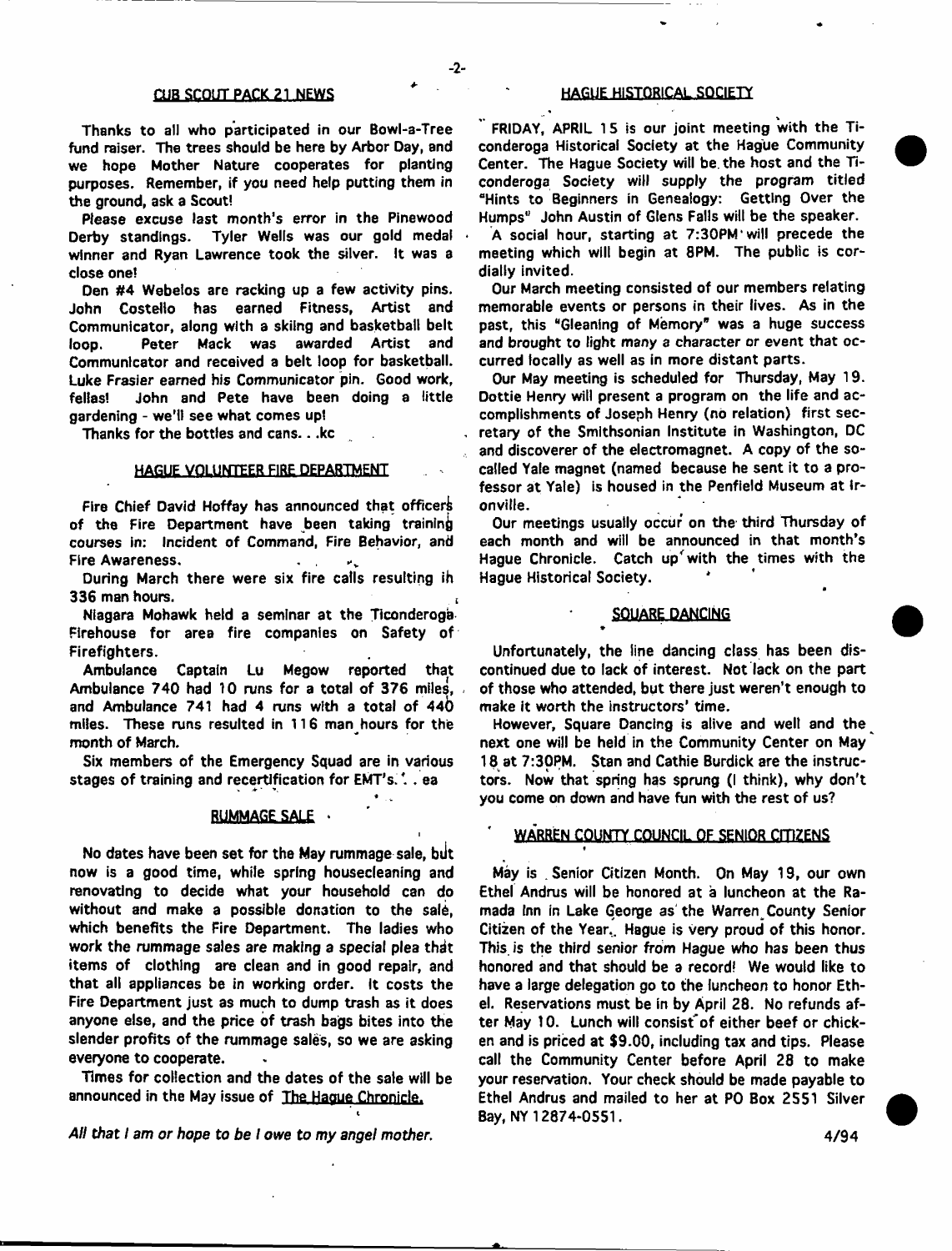## ZONING BOARD OF APPEALS - March 24

An interview for the third member necessary to complete the ZBA was again cancelled.

The only other item on. the agenda was a request by Mr. Windle (31-1-24) for a variance to extend the deck at the back of the house he wishes to convert to a small eating place. This request was not included at the preliminary hearing and since it is non-conforming, needs a variance, gl

#### **PLANNING BQARP- April 7**

The April 7 Planning Board included the following: Maiaro (20-1-35) marine storage. A very lengthy discussion followed the opening of the meeting. This project involves interpretation. It was decided to accept the application. Contingent on approval, restrictions may be applied. Visual impact from road is nonexistent. Site plant review scheduled.

Andreassen (19-1-17) A minor 2-lot subdivision. A public hearing has been set for the May 5 board meeting at 7PM. In the meantime the board will conduct a site plan review. There is a slight discrepancy in the deed. The board can proceed with a decision Site Plan Review decision.

Frasier (20-1-1) Minor 2-lot subdivision that was approved earlier and only needs to have the mylar signed. Upon receipt of same, Mr. Karmazin, clerk of the board wilt sign.

Windle (31-1-24) Area variance. Recommendation for ZBA. Needs a site plan review for an extended deck at back of house. The project is non-conforming because of lot line only 3 ft. away and the porch is included in the permitted 25% increase.

Documentation that storm water is polluting Lake George was included in a report read by John Breitenbach, Jr. in the absence of Bob Patchett.  $\dots$  gl  $\dots$ 

#### HAGUE TOWN BOARD - APRIL 12

Pam Vogel, Records Management Program Director, was guest speaker at the town board meeting on April 12. After explaining the grant program that enables the work to continue, she requested the board prepare a resolution of support when further funding is requested after 1995 when the present grant runs out. The board agreed.

Rudy Wirth, C.E.O. of Moses-Ludington Hospital returned for the hospital update which was requested. There are still many problems to be solved and methods to be changed but the future of the hospital is looking much better, thanks in part to new doctors, the reopening of the maternity wing, subsidies from three towns and Ron Stafford's help. \*

Word was received from Herb Steffans, State Dept, that the sign sponsored by the Chamber of Commerce and Home Bureau can be erected on state right of way

 $\sim 1$ 

but with certain conditions.

Two letters of resignation were read, one from Karen Laundree resigning from the Town Board and the other from David Lawrence resigning as chairman of the School Tax Committee. Both were accepted with regret.

pan Belden, supervisor, has written Ron Stafford requesting his help in getting funds to help in our reclamation project at the landfill. For this same project Jim King, Assemblyman, has sent information on Reclamation funding sources.

Residents Carol & Marty Brown, qualified instructors for youth boating courses, have offered to develop a program for Hague youth. The board gave their approval for this project.

With the CVI contract running out in May 1997 the supervisor has been advised to start work on franchise .renewal. Like everything else these days it takes a great deal of time to work things out.

A contract will be signed with Adirondack Combustion Technologies, Inc. for \$2,840. to handle heating and air conditioning at the center. Repair of the floor has been postponed until September.-

Work on the landfill building has progressed with new septic facilities, with the used oil furnace running and the opening for residents' use only about a month away.

Out of 13 applicants for the custodial job, one has been chosen, Michael Manning from Ticonderoga, who wil| be paid \$7/hr to start for a 40 hour week. However, a probationary period of 26 weeks was made a condition, after which he will receive a raise in pay and health benefits.

Walt Waters will be hired for \$1500 to dredge 100 ft. at the park slip. The fire dept, has asked for a dry hydrant to be installed.

The Board of Assessment Review will have two new members, Edith Smith and Barbara Belden.

After hearing Supervisor Belden discuss, possible uses for the old town hall, Robert Patchett expressed his opinion that it would be advantageous for Hague to sell it. Ideas are welcomed by Supervisor Belden. The Fire Dept is interested in the building as a training site.

The Fire Dept, asked for permission to use the Center on June 18-19 for breakfast - the beach for steak roast and the center on May 19 for spaghetti dinner, Nov. for breakfast (voting) and Feb. 1995 for Winter Weekend. It was granted. The Chamber asked to have the launch fee waived on June 18-19 for the annual Bass tournament.

Supervisor Belden spoke of a Bum/Trash Plant tour and said anyone interested should contact him.

The board approved the supervisor's investigating Social Services Worksite Program which could provide workers at no cost to the community.

Allowing privilege of the floor at the end of the meeting was disturbing to Rudy Meola who felt it (Cont. on p. 4 TOWN BOARD) 4/94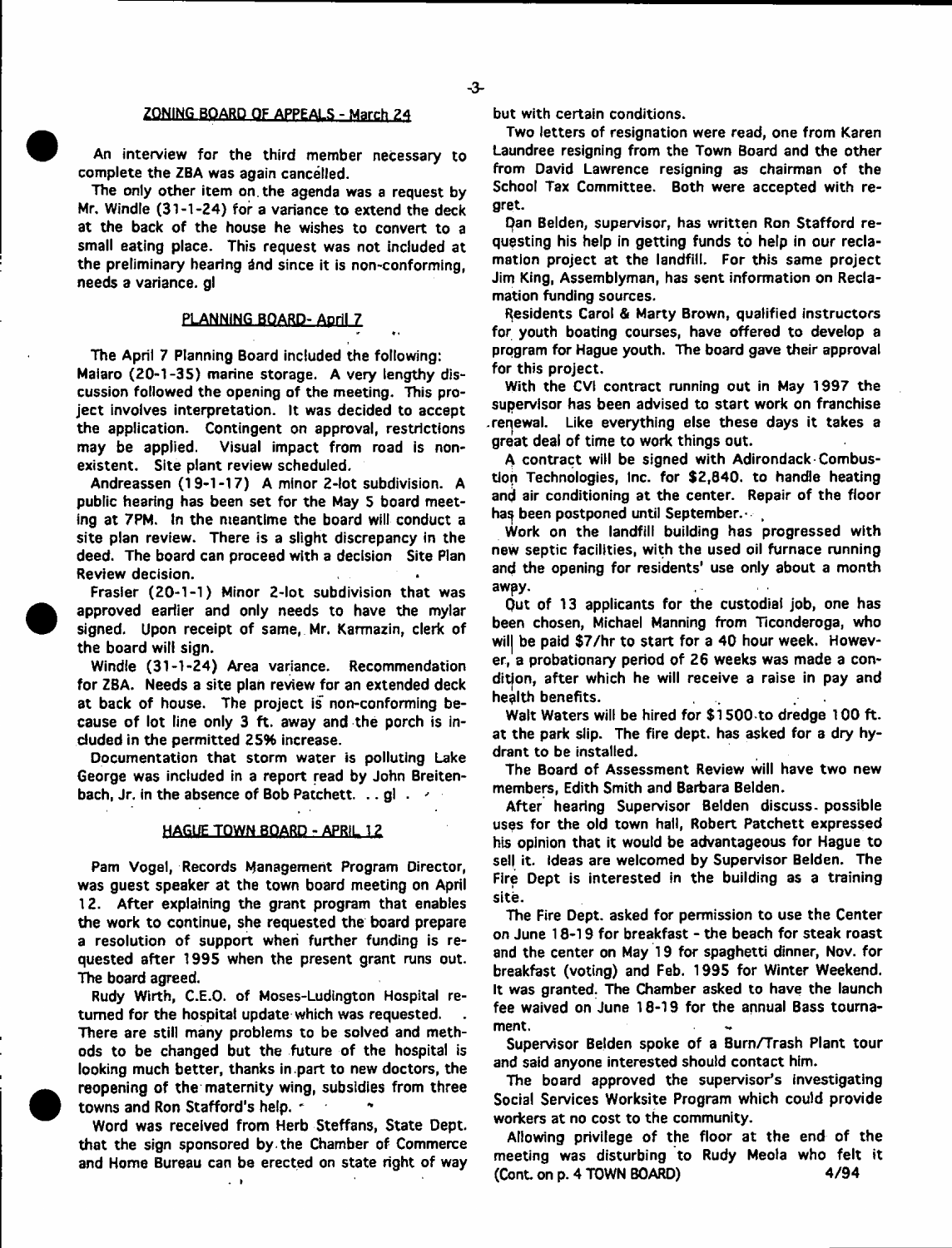$\overline{\mathbf{A}}$ 

## (Cont. from p. 3 TOWN BOARD)

should have had its usual place on the agenda. He also felt that his request for elected officials to give their views on their plans for Hague's future should have been mentioned in the minutes along with the fact that<br>can refused to do so one refused to do so.

There was a question also about a special meeting that was to be held with personnel...gl

## **STATE QF THE TOWN REPORT** Dan Belden, Supervisor

The following report was given to those present at the April Town Board meeting and is published verbatim in its entirety:

I've been asked to give a State of the Town report since I've,been in office.

The town is in better financial shape now than when I took office. We have surplus in general and highway. ' Working with the board has made this possible.

My main accomplishment is working with the assessor to gt a 996 decrease in the school taxes. I mil continue to work with the assessor on this issue.

Future plans, are working with the Town Board and Highway personel to get the recycling building done, The bathroom and office in it. The used-oil furnace is in running condition.. Next month or so we will be moving the compactor down, setting up recycling bins, getting the building ready for use. This will make it a lot easier to get rid of your garbage.

The biggest task will be the Reclamation Program at the Landfill. I would like to take this time to Thank John McDonald and Blacky for making the trip to Albany with me. We met with Senator Ron Stafford to sec half million dollar grant to help reclaim the Landfill.

If the state gives 75% E.Q.A. money, which is in the states 1994 , budget, plus the grant dollars, Hagues share will be very minimum. I'm working with the landfill committee right now to get 50% funding reimbursement for work already done at the landfill.

County affairs that affect the town: 'Sewer Project that is being handled by Lake George Affairs committee, which I am chairman. In may we will be lobbying - the Federal Government for grants to fund the sewer system for Hague and three other towns. We've been working with the Warren County Sheriffs Dept, to get

the rights to Swedes Mountain Fire Tower. Which will benefit the Ambulance service, and police depts.

This is only a few of the things that I have accomplished in the last 28 months that I have been in of-  $\frac{1}{2}$  fice. I hope this answers some of the questions that

have been raised at past board meetings. . Very Truely Yours; /s/ Dan

## **RABIES CLINIC**

There will be a rabies clinic for cats and dogs on April 27 at the Hague Firehouse from 6-8PM. \$5.00 per animal.

## MQSES-LUDINGTQN HOSPITAL

At the April Town Board meeting, Mr. Rudy Wirth, CEO of MLH gave the following statistics on the use of the hospital by Hague residents in 1993:

Inpatients : Admissions 56, Patient Days 216 This generated \$181,766.32 for the hospital.

Outpatients: 741, generating \$145,778.76.

In Jan. and Feb. 1994 we have had 15 admissions, 77 patient days - \$70,044.07 and 121 outpatients, for a total of \$21,711.66 revenue.

#### DONATIONS TO THE HAGUE MUSEUM IN MARCH

Hague Grange stamp, date of organization 1911. Given by Clifford Decker.

Cancelled check for rocm rent at the Trout House Village Lodge in 1969. Amount for one night - \$5.00

Cancelled check for one gallon of paint at John Fitzgerald's Store. Amount \$7.00 in 1969. Both checks do^ nated by Frances Jones.

The Hague Book of Town Records 1822-1880 has been rebound and is in the Historical Room; The original book 1807-1822 was found many years ago by R. J. Bolton when he was Supervisor. He had it photostated and bound. It is in the Record Room. Later record books are in the Historical Room. . . Clifton West, Town Historian

#### **CHURCH WOMEN UNITED**

Church Women United wilt celebrate May Fellowship Day on May 6, 1994 at the United Presbyterian Church, Lower Road, Putnam Station. Lunch at \$4.00 each. will be served at 12 noon. Reservations must be made by May 2. This year's Ecumenical meeting theme is GO, SEf, ACT. Guest speaker is Joyce Mouradian who will be relating her experiences on her trip to Jerusalem. Please plan to pay dues at this time. Call one of the fof|owing for reservations: 543-6407, 543-6620, 565-7318, 585-7019, 547-8217, 547-8213

#### TEEN LEADERSHIP PROGRAM AT SILVER BAY ASSOC.

A 12-day teen leadership program will be conducted three times during the summer by the Association's professional YMCA leaders. It's open to all youth entering their sophomore, junior or senior years of high school. Each session is limited to 12 teenagers.

The program will begin with a backpacking trip in the high peaks of the Adirondacks. The rest of the program includes experiential workshops, individual and group presentations, simulated world problem-solving, spiritual self-discovery, physical conditioning and recreation. By the end of the program teens will have developed goals and used new leadership skills that they can apply at home and in their communities. With the exception of the backpacking trip, teens will stay in lodges at the Silver Bay Assoc. For more information call the Silver Bay Assoc, at (518)543-8833. 4/94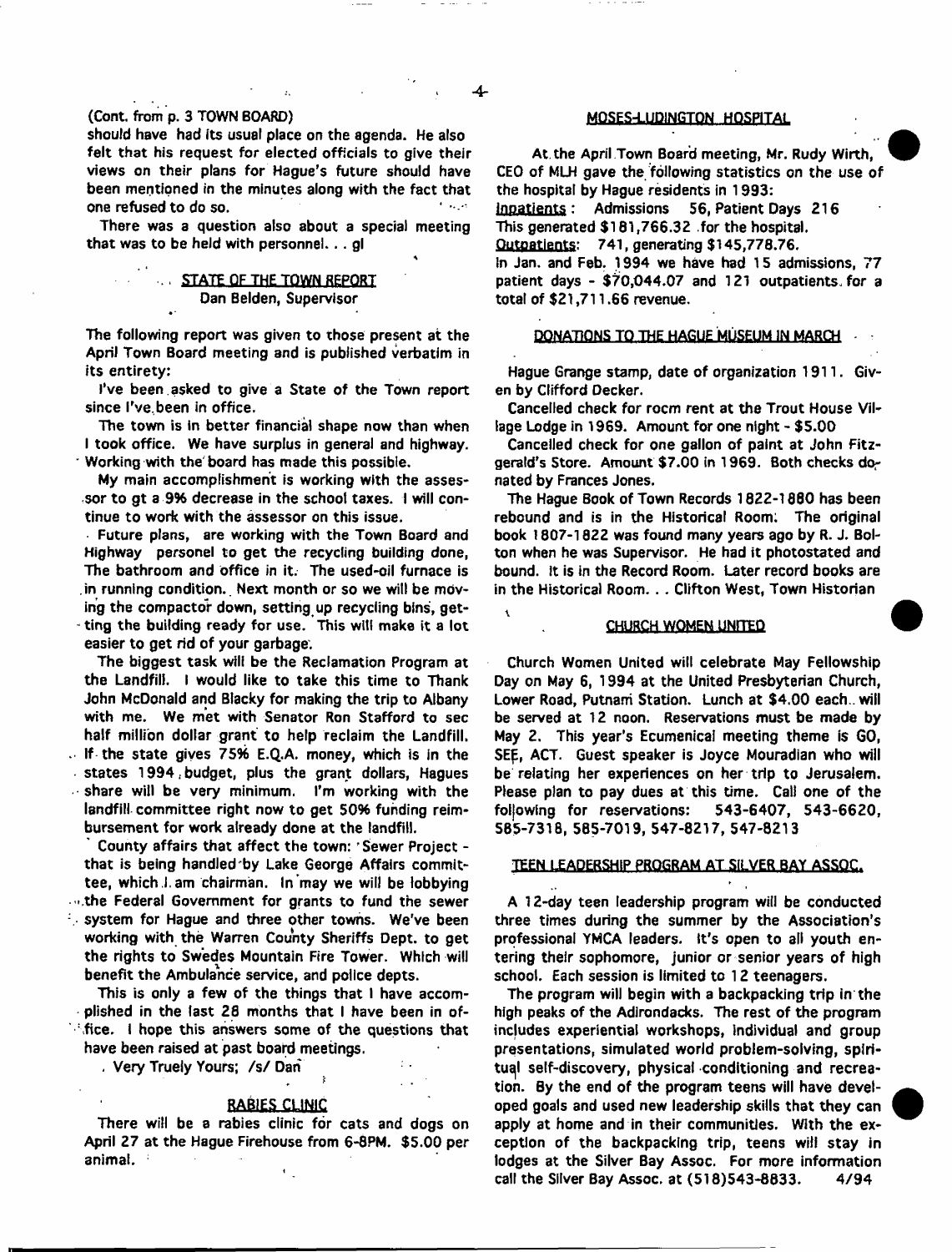## **WEATHER NOTES** Mary Lou Oouiin

## **MATURE NEWS** Laura Meade

"Tis the season of bird migration!

As days lengthen and temperatures rise, we see flocks of robins, starlings, brown-headed cowbirds, and killdeer dancing on wet lawns at the Hague beach. each and Silver Bay Association, while common mergansers, ring-billed gulls, mallards and bufflehead are paddling in open water at "bubblers". (When will the ice melt?

A few song sparrows, white-throated sparrows, three sparrows, common flickers, red-winged blackbirds and phoebes have made their presence known with their distinctive calls. These species forecast the arrival of warblers, flycatchers, thrushes, wrens, gnatcatchers, swallows, common loons and osprey that will be winging their way North in the next few weeks.

As this yearly "rite of spring" takes place in New York's north country, something new will be happening along the migration flyway. In a first-ever venture of its kind on the Information Highway, experienced birders will take school students out to sea and hasr these neotropical migrants as they arrive. Then the students will go to a computer and log their report on the Migration Information School Tract Network (MISTNET), an electronic bulletin board. Students in Costa Rica wilt be linked with students along the Eastern Seaboard, Canada, and Northern New York to share information.

Prior to the U.S.-Canada migration observance, as birds such as orioles, wood thrushes and yellow-warblers leave their winter locations in Costa Rica, students there will document their departures snd sisc log into the MISTNET PROJECT. Spanish is the common language there so there may be some difficulty for Americans and Canadians to understand the reports, but it is hoped volunteer translators will help in this effort.

In addition to the bird study, forty high school Spanish students from Northern New York are going to Costa Rica to improve their bi-lingual skills. Surely they shall also leam more about the people, the geography and the culture of Central America. And they will bo able to assist in the translation.

Because the Town of Hague is located on one of the major migration ftyways of the world, data gathered here in this MISTNET endeavor can be very important. Students from Hague and Ticonderoga are expected to participate (with help from adult birders) as they observe migrating birds and log the Information on the computer network. The highlight of this project will be on May 11, when it will be showcased at a FUTURES CONFERENCE in Ottawa, Canada. This is In conjunction with the observance of International Migratory Bird Week May 9-14.

Stay tuned!

Spring is meandering as it makes its way into April. It has been jump starting and stopping as it progresses. After weathering the excesses of the (hopefully) past winter, it was heart breaking to see it snow again with blizzard- like conditions on April 8. In one day we encountered fog, (a sign of change), rain, freezing rain, sleet and two inches of snow with high winds. The next morning brought black ice everywhere but by 10AM we were well into a magnificent spring day with lots of sunshine and temperatures into the 50's. I quess this is characteristic of weather patterns this time of year. One day may be terrible and the next highly encouraging.

We are now fully in the mud season. The large ampunts of snowfall have receded, but some frost lingers in the ground. The lake is still frozen, the brooks are running hard and fast and many birds have made a reappearance. The sweet robin sounds early in the morning and in the evening are most welcome.

March was notable in its lack of excessive wind. The temperature climbed from 25° in the beginning of Mafch to 50® at month's end. The full moon was March 27, but it reached its peak of dazzling brightness the night before, on the 26th.

We ended up with 99.4 inches of snow for the season . Watch out for the pot holes and bumps in the roads as the frost leaves the ground.

Lots of road closings in the Warrensburg and Thurman arqa, but not here to date. Daylight savings time began on April 3 and that has made the longer evenings so much more delightful.

## PROPOSED LANDFILL RECLAMATION PROJECT - SUMMARY

Hague hosted a landfill reclamation feasibility study in spring 1993. Majority funding for the project was provided by the NYS Energy Research & Development Authority and the Town. Cofunding was provided by the project's general contractor, the Albany firm of Schillinger, Salemi and Boyd, inc (SS&B), and engineering subcontractor Clough, Harbour and **Associates** (CfiA).

The project investigated the feasibility of reclaiming Hague's entire six acre municipal sanitary tandfill, expanding on information gathered during a previous reclamation feasibility study in early 1992.

50 test pits were excavated and the materials were screened and inspected. An analytical testing program was also conducted. Eighteen tons of reclaimed municipal solid waste were delivered to a regional wasteto-energy facility for combustion tests.

The project successfully investigated the feasibility of completely removing the entire Town of Hague municipal landfill as an alternative to conventional closure. Reclamation was found to be technically feasible<br>(Cont. on page 6 | ANDFILL) 4/94

(Cont. on page  $6$  LANDFILL)

 $-5-$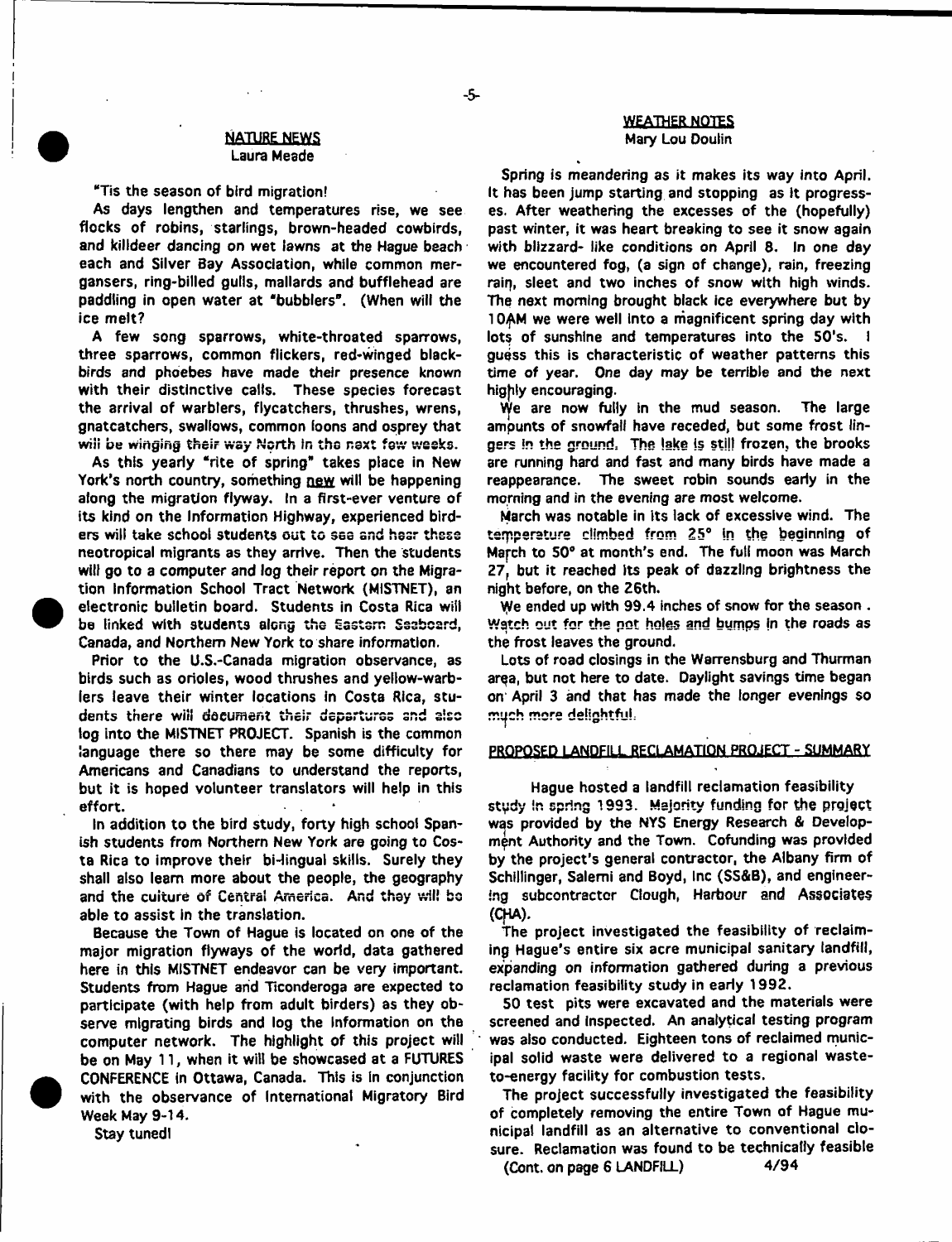-6-

#### (LANDFILL - Cont. from page 5)

and results of analytical testing indicated no conditions which would preclude reclamation. Combustion tests at the Adirondack Resource Recovery Facility demonstrated the suitability of reclaimed waste for disposal with energy recovery.

The total cost of a complete reclamation effort was estimated to be somewhat more expensive than the life-cycle cost of conventional landfill closure. However, the net cost to the Town, after potential State reimbursement, is lower for the reclamation option. In addition, reclamation affords better environmental projection and less long-term risk and potential costs to the town.

## STORMWATER RUNOFF IMPACTS TO LAKE GEORGE

It has been shown in various studies conducted over recent years that the water quality of Lake George and its tributaries has been steadily declining. One of the most significant contributors to this decline is stormwater runoff and its associated pollutants. Increased cloudiness, algae growth, sediment buildup and changes in chemical content of the lake are all direct results of stormwater runoff.

In response to lake degradation caused by stormwater runoff, the New York State legislature enacted the rules and regulations found in 6 NYCRR, Subpart 646-4 under the statutory authority of the Environmental Conservation Law, Section .43-0107, Subdivisions 8 and 32, and Section 43-0112. This regulation applies to each municipality within the Lake George Park.

Hague has formed a committee to review stormwater management and control guidelines designed to minimize the impacts of stormwater runoff from new development. The committee's goal is to develop plans to prevent further deterioration of Hague's water bodies and meet the statutory requirements in a manner suitable to the residents of Hague. This committee is comprised of members of the Town Board, Planning Board and Zoning Board of Appeals.

The stormwater committee is charged with evaluating the impacts of runoff to the lake and devising a program of site development guidelines and stormwater controls suitable for the Hague community. When complete, these guidelines will help Hague residents plan development projects that will have a minimum impact to the lake.

Stormwater runoff is simply defined as excess water flowing across land surfaces as a result of rainfall or melting snow. Runoff is a natural process which, over very long periods of time, sculpted the landscape into the terrain that is familiar today.

The clearing, grading and re-directing of water flow connected with traditional land development practices increases runoff volume, causes additional erosion and

allows contaminants on development sites to be readily flushed into the lake. Through modified and improved development techniques, problems are greatly reduced or eliminated.

The goal of stormwater management is to prevent an increased quantity and decreased quality of runoff that enters the lake. For *average,* single lot development sites, this can be accomplished by carefully planned site layout, appropriate grading, and simple Infiltration devices. Larger projects such as major subdivisions, may require more detailed planning and solutions.

Well planned and constructed development will prevent the further deterioration of lake quality.

The stormwater committee's process includes evaluation of a model ordinance drafted by the New York State Department of Environmental Conservation, putjlic information and educational presentations and public input opportunities. Once an acceptable set of guidelines is written, they will be incorporated into the existing Hague planning and zoning procedures.

Fpr further information, please contact John Breitenbach, Jr.

The Stormwater Committee:

| Dan Belden         | John Breitenbach, Jr. |
|--------------------|-----------------------|
| <b>Ralph Denno</b> | John Evans            |
| John Evans         | Skip Hourigan         |
|                    | John Breitenbach      |

Linda Coffin Cris Ginn David Swanson 1, Jr.

## WOMEN HELPING WOMEN

Come to the Hague Community Center on Monday, May 9 at 7PM. A fun evening is promised! Master Chef and Artist Anthony Sapienza will present a program of culinary tips for the home chef. In 1986, when Anthony was 21, he opened Anthony's Ristorante in Warrensburg. The walls of the restaurant are lined with Anthony's huge pen-and-drawings of famous actors; Pavarotti's Pagliacci and Sicilian folk songs add to the atmosphere. Chef Anthony is also an aspiring actor and has had bit parts in Scorsese and Scorsese's Age of Innocence when it was being shot in Troy last summer! Not only is he a regular on the Albany television news shows, but producers have talked with him about the possibility of a weekly half-hour show in the future. Join us to learn some of his secrets. We extend a special invitation to men for this meeting. You will find it very entertaining.

On Monday, April 11 Or. David Welch gave a talk on Osteoporosis - a very interesting and informative evening was enjoyed by all those present.

Women Helping Women is a group of women who meet informally the second Monday each month at the Community Center to discuss matters of concern and interest to women forty and older. Their goal is to provide a forum for sharing experiences and ideas.

*Mother holds her children's hands for just a little while*... *their hearts forever.* 4/94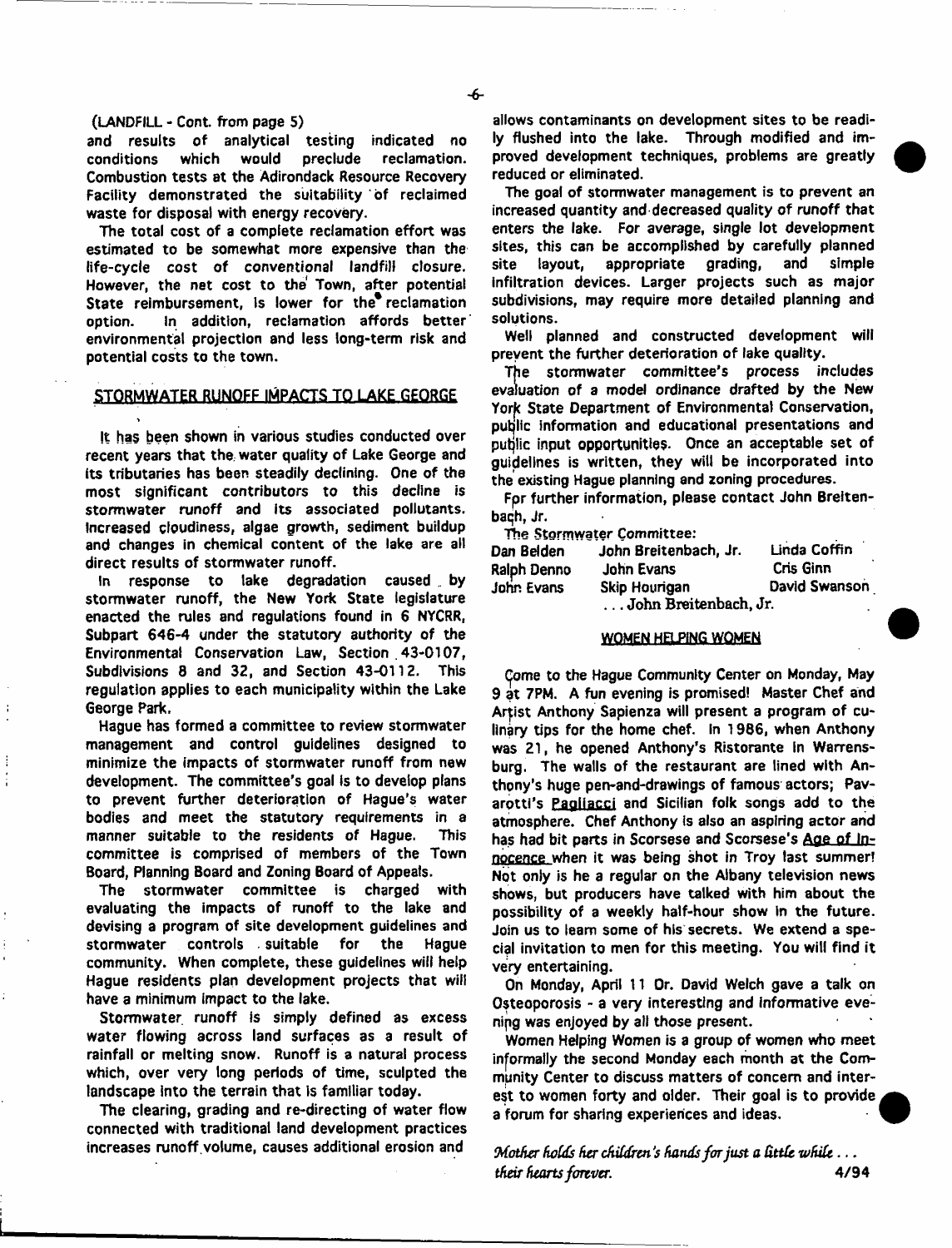BORN - A girl, Grace Elizabeth, to Stuart A. and Sally Y. Cartwright, Wayland, MA on February 26, 1994. Proud grandparents are Mr. & Mrs. Alton Cartwright, Friends Point, Hague.

DIED -George Byrnes, 74, a resident of Dodd Hill Rd., on March 23 In Englewood, NJ. He is survived by one son and one daughter, four grandchildren and one greatgrandchild.

DIED - Evert C. Lindquist, 73, Shamrock Hill Rd, Hague, on March 29 at Moses-Ludlngton Hospital. Mr. Lindquist is survived by his wife, Georgina, one son and two daughters. Mr. Lindquist for many years helped collate The Hague Chronicle: his wife, Georgina is a reporter for this paper.

DIED - Mary P. (Molly) Snow, 77, Rt. 9N, Hague, on April 4 at her home. She is survived by one nephew, two nieces and 12 grandnieces and grandnephews.

JULES HALM, Sabbath Day Point, hasa been reelected to serve on the board of trustees of the Silver Bay Assoc. Halm is the chairman of the Association's Building Committee and has been instrumental in restoring the Inn and Boathouse, as well as the new construction of the Marjorie Hilliard Hodges Children's Pavilion.

## **FOURTH MARKING PERIOD HQNQR ROLL**

The following Hague students are listed on the honor roll for the fourth marking period at Ticonderoga High School:

High Honors: ELIZABETH BRUNET, JESSICA FRASIER, ALLISON JOHNSON, MONICA JOHNSON, JESSICA MARS Second Honors: SHANNON KENNA, BRITTANY STULL CONGRATULATIONS!!

## MIDDLE SCHOOL ACHIEVEMENT ROLL

|               |  |  |  |  | Class of 2000 - TAVISH COSTELLO, ANDREW MACK,  |  |  |  |  |  |  |
|---------------|--|--|--|--|------------------------------------------------|--|--|--|--|--|--|
| EVE TROMBLEY. |  |  |  |  |                                                |  |  |  |  |  |  |
|               |  |  |  |  | Class of 1999 - MICHELLE DeFRANCO, DAVID FITZ- |  |  |  |  |  |  |

GERALD, THOR GAUTREAU

Class of 199B - MEUSSA BRUNET, UNDSAY FRASIER

#### SENIOR CITIZENS CLUB

The Senior Citizens Club will hold its regular monthly meeting at the Community Center on Tuesday, April 26 at 1:30PM. A program will be presented by that interesting member of our community, Ludwig Kasai, who will present "Growing Old Gratefully", in his own inimitable way. Come, bring a friend, enjoy the proram and our usual refreshments.

## **SOUNDINGS NATIONAL HONOR SOCIETY INDUCTEES**

23 Ticonderoga High students have recently been inducted into the National Honor Society. Of these, three are from Hague, namely Allison and Monica Johnson and Jessica Mars. (You will note that all three of these students are listed on the high honors for the last marking period - see facing column.) Hague should be very proud of these young ladies.

## Ticonderoga School Concert

On Wednesday, May 4, 1994, from 7 - 8PM, the Ticonderoga Central School District Music Departments will present a "Spring Preview Concert" in the Ticonderoga Higfi School Auditorium. The Elementary School Chorus will perform as well as the combined Middle and High School Chorus. The public is cordially invited to attend

## **HELP WANTED**

College age mother's helper for the months of July and August for a 3 and 7 yr. old. Flexible hours. Excellent pay. Driver's license required. Call collect 1-9(08-2052.

As a service to the community, The Hague Chronicle will publish job offers or job requests for residents of Hague. Please write your request to Publisher Dorothy Herjry, Box 152A, RR #1, Hague, Y 12836-9711 by the 10th of the month.

FREE CHOLESTEROL SCREENING CUNIC on Wednesday, April 20, 1994 from SAM to 10AM. Patients must report to the lobby near the admissions office. This clinic Is free of charge to all residents of Ticonderoga, Hague and Putnam as part of the hospital's contractual fulfillment.

#### HAGUE CENTRAL SCHOOL ALUMNI

To all fellow alumni that have been asked to compile the addresses of their classmates: Please send this information ASAP to: Debbie (Bly) Hicks, 13098 Rt. 38, Martville, NY 13111 or call me at (315) 564-6625 after 5PM. You can also contact Valerie (May) Lawrence or Robin (Warren) Montgomery. I need to send the reunion information out, especially to out-of-town alumni so they can make plans to attend.

Send the addresses you have even if you can't find everyone's. We'll advertise for the rest.

Reunion is scheduled for July 30, 1994 and will include all graduating classes from 1966 - 1979.

Hope to see you all there!!

GLEANING - Tuesday, April 16 is our next Gleaning day. Time will be 3 - 4PM at the Community Center.

BLOOD PRESSURE CLINIC - Wednesday, April 20 will be the next blood pressure clinic. 1PM at the Hague